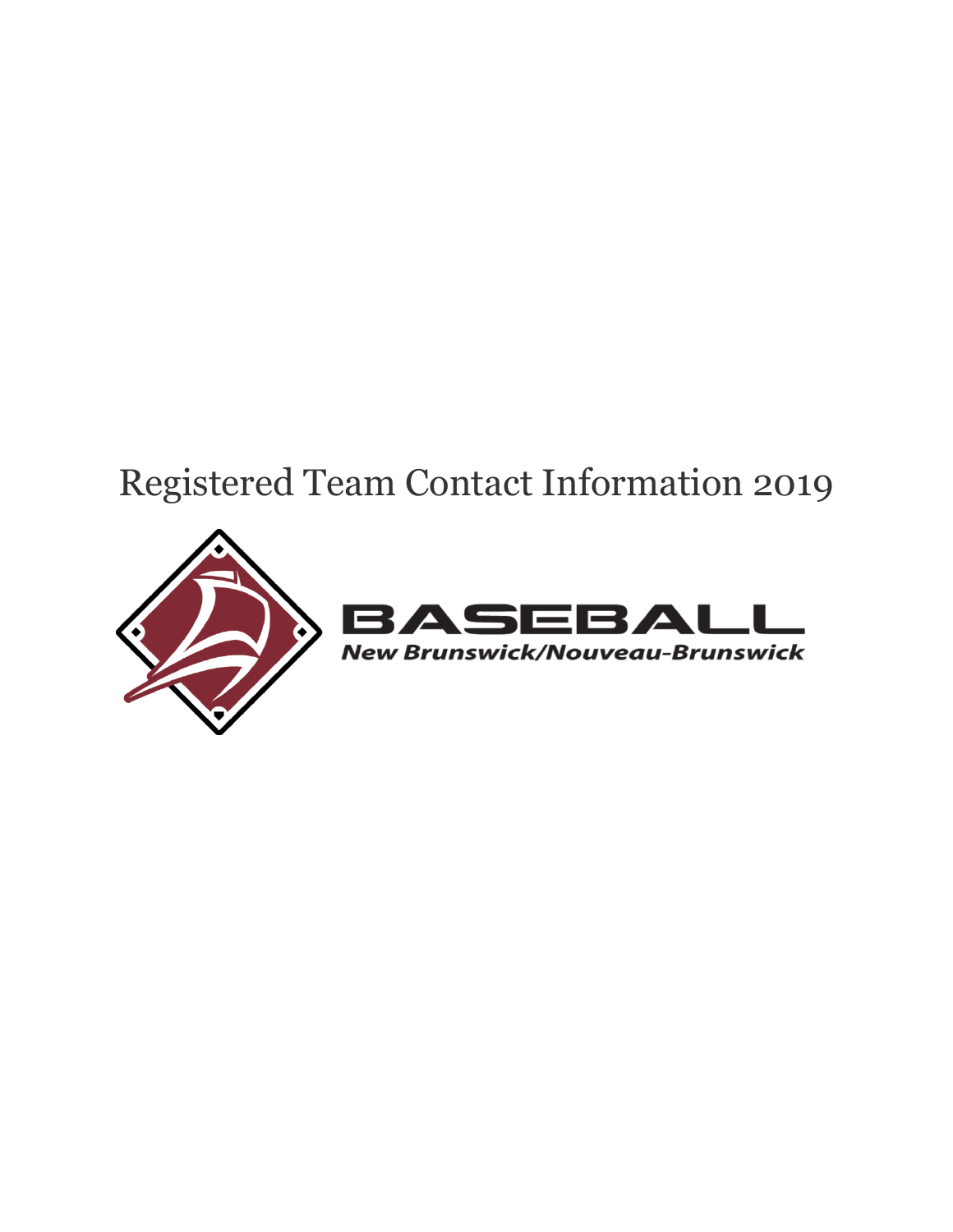

August 2<sup>nd</sup> – 4<sup>th</sup>

────

────

# 11U COMPETITIVE TEAMS

| Team                    | <b>Contact</b>        | <b>Contact Email</b>         |
|-------------------------|-----------------------|------------------------------|
|                         | <b>Name</b>           |                              |
| <b>Moncton</b>          | <b>Alain Cormier</b>  | alaincormier79@gmail.com     |
| Hampton                 | <b>Rob Sheils</b>     | jennifer.sheils@horizonnb.ca |
| <b>Edmundston</b>       | Denis Cyr             | cyrdenis2@jdirving.com       |
| <b>Fredericton</b>      | Sean O'Shea           | Sposhea76@gmail.com          |
| <b>Fredericton II</b>   | <b>Jeff Currie</b>    | Jeffcurrie29@gmail.com       |
| <b>Western Valley</b>   | Aaron Lenehan         | aaron@Imaca.ca               |
| <b>KVMBA</b>            | Joe Romeo             | jr@joeromeo.ca               |
| <b>Beaubassin</b>       | Lawrence Welling      | lawrencewelling@rogers.com   |
| <b>Dieppe</b>           | <b>Mike LeBlanc</b>   | Leblancmike80@gmail.com      |
| <b>Sussex</b>           | Danny Holder          | dholder@nb.sympatico.ca      |
| <b>Kent Sud</b>         | Jason Leger           | Nadjay29@outlook.com         |
| <b>Grand Manan</b>      | <b>Nigel Russell</b>  | Russellnigel56@gmail.com     |
| <b>Salsbury</b>         | <b>Trevor Slocum</b>  | tslocum@armour.ca            |
| <b>Restigouche East</b> | Justin MacCurdy       | Justin.maccurdy@nbed.nb.ca   |
| Oromocto                | <b>Mark Makepeace</b> | makepeacemark@hotmail.com    |
| Miramichi               | Jason Pickford        | Jason.pickford@gmail.com     |
| <b>Chatham Head</b>     | Dale McIntyre         | Dmac78@gmail.com             |

**Provincial Tournaments** 

────

August 30<sup>th</sup> – September 1<sup>st</sup>

#### Link to Calendar

 $\overline{\phantom{a}}$ 

https://baseballnb. ca/en/calendar

Tournament Locations TBD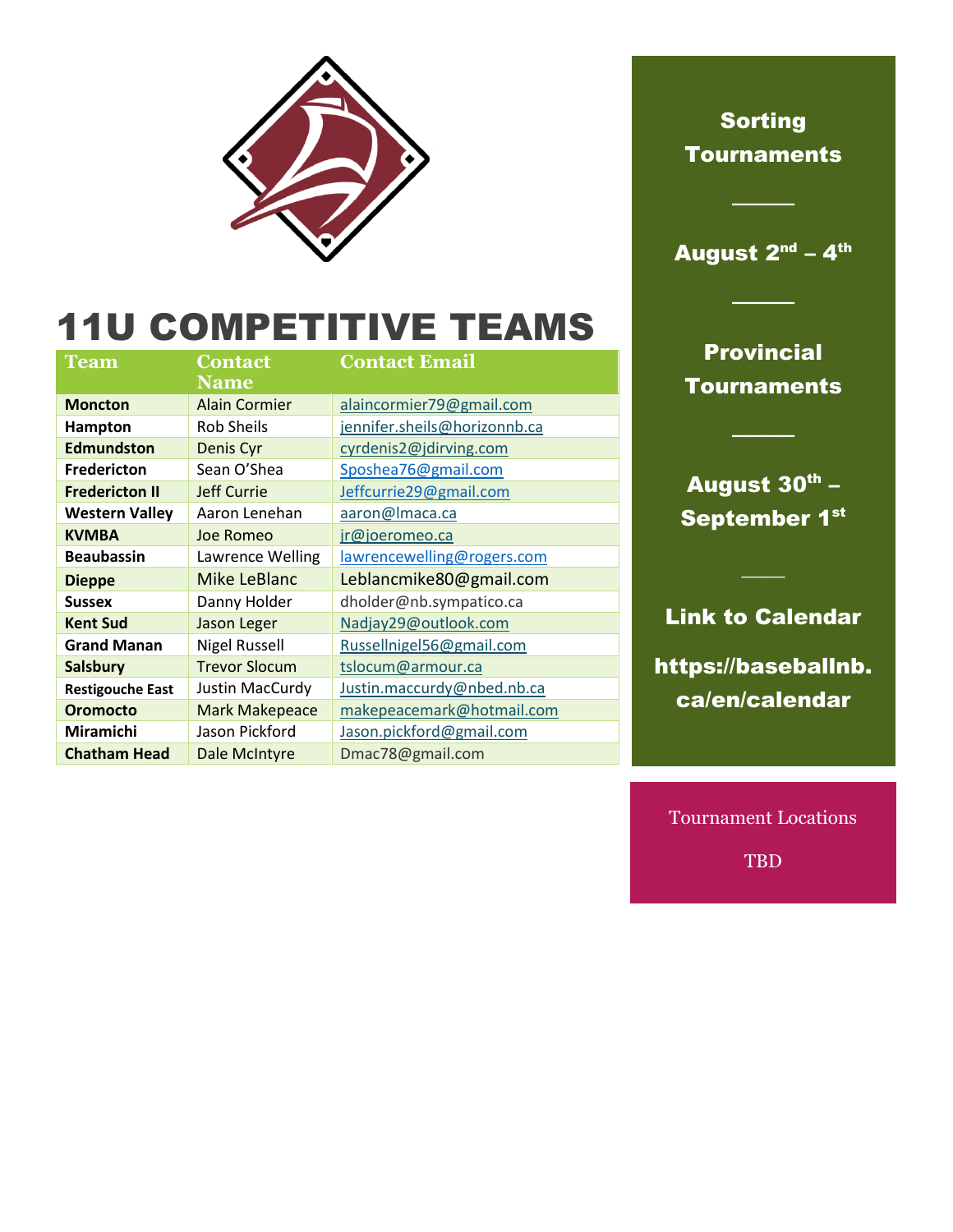

July 26<sup>th</sup> – 28<sup>th</sup>

────

────

### 13U COMPETITIVE TEAMS

| <b>Team</b>             | <b>Contact Name</b>    | <b>Contact Email</b>        |
|-------------------------|------------------------|-----------------------------|
| <b>Moncton I</b>        | Jonathan Touchie       | jonathantouchie@hotmail.com |
| <b>Moncton II</b>       | Scott Jardine          | scott.jardine@nbed.nb.ca    |
| <b>Hampton</b>          | <b>Craig Duncan</b>    | ctcduncan@outlook.com       |
| <b>KVMBA</b>            | <b>Shane Trites</b>    | tritesy@live.ca             |
| <b>Fredericton</b>      | <b>Hugh Hawley</b>     | hhawley@mcdonoughmfg.com    |
| <b>Riverview</b>        | <b>Robert Black</b>    | rccblack@nb.sympatico.ca    |
| <b>Beaubassin</b>       | Larry Cook             | larry.cook@gmail.com        |
| <b>Fredericton II</b>   | <b>Peter Crowhurst</b> | Peter.crowhurst@rpc.ca      |
| <b>Miramichi</b>        | Michael Berube         | mnberube@hotmail.com        |
| Edmundston              | Serge Castonguay       | sexy cast@hotmail.com       |
| <b>Port City</b>        | <b>Peter Ferris</b>    | Peter.ferris@sjenergy.com   |
| <b>Petit-Rocher</b>     | <b>Yvon Doucet</b>     | christineyvon@hotmail.com   |
| <b>Restigouche East</b> | Jayson Rae             | jaysonrae@hotmail.com       |
| Oromocto                | <b>Troy Jones</b>      | Troy.jones@fredericton.ca   |
| <b>Tracadie Sheila</b>  | <b>Troy Duguay</b>     | Troy.duguay@rogers.com      |
| <b>Chatham Head</b>     | Dwain Seaman           | dwnseaman@yahoo.ca          |

**Provincial Tournaments** 

August 23<sup>rd</sup> – 25<sup>th</sup>

 $\overline{\phantom{a}}$ 

────

### Link to Calendar

https://baseballnb. ca/en/calendar

Tournament Locations

TBD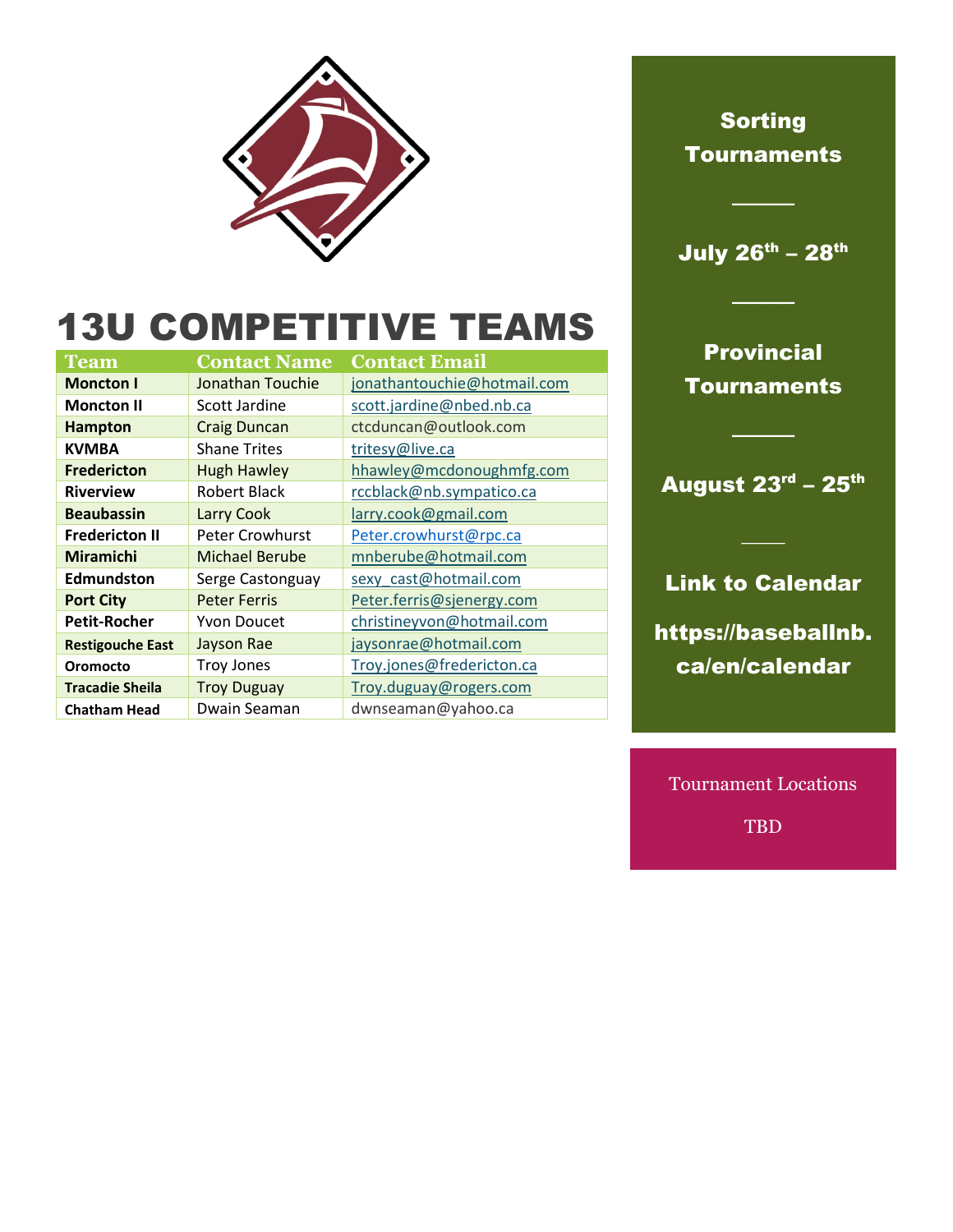

August 2<sup>nd</sup>– 4<sup>th</sup>

────

────

# 15U COMPETITIVE TEAMS

| Team                  | <b>Contact Name</b>  | <b>Contact Email</b>          |
|-----------------------|----------------------|-------------------------------|
| <b>Moncton</b>        | John Hathazi         | jhathazi@topcon.ca            |
| <b>Edmundston</b>     | Ken Michaud          | Ken.michaud@ambulancenb.ca    |
| <b>KVMBAI</b>         | <b>David Pender</b>  | david.pender@scotiawealth.com |
| Hampton               | Shane Sheppard       | sheppardamo@hotmail.com       |
| <b>Riverview</b>      | <b>Chris Pearson</b> | Cpearson1@purolator.com       |
| <b>Sussex</b>         | <b>Terry Burke</b>   | Burkey1532@hotmail.com        |
| <b>Miramichi</b>      | <b>Cory Wishart</b>  | Cory.wishart@bellaliant.ca    |
| <b>Fredericton</b>    | Ed O'Donnell         | edsueodonnell@gmail.com       |
| <b>Kent Sud</b>       | <b>Ricky Boucher</b> | patremi@rogers.com            |
| <b>Fredericton II</b> | <b>Andrew Rice</b>   | Arice333@hotmail.com          |
| <b>Dieppe</b>         | <b>Phil LeBlanc</b>  | ppleblanc@mmm.com             |
| <b>Port City</b>      | Mike Brooks          | Mibro88@gmail.com             |
| <b>Plaster Rock</b>   | <b>Robert Paget</b>  | rdpaget@msn.com               |
| Lameque               | Daniel Roussel       | Daniel.roussel@ccnb.ca        |
| <b>KVMBA II</b>       | lan Rockwood         | kvmbasecretary@gmail.com      |
|                       |                      |                               |

**Provincial Tournaments** 

August 30<sup>th</sup> – September 1<sup>st</sup>

────

Link to Calendar

 $\overline{\phantom{a}}$ 

https://baseballnb. ca/en/calendar

Tournament Locations TBD